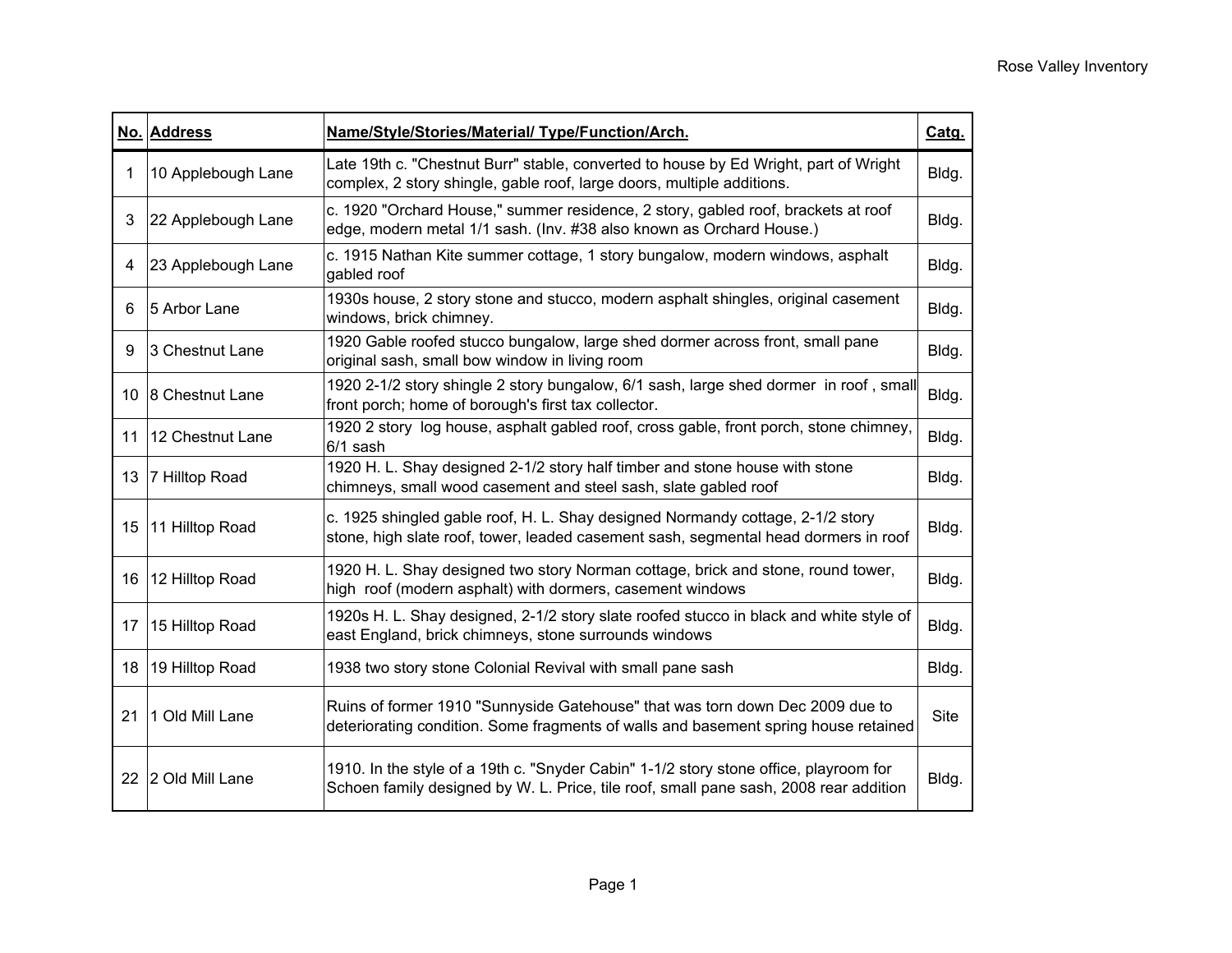|    | 23 2 Old Mill Lane                                                        | 1900 landscape garden for Schoen House, stone walls, stone stairs to main house,<br>small fish pond, stone amphitheater-like wall surround, now borough land                                                                                                             | <b>Site</b> |
|----|---------------------------------------------------------------------------|--------------------------------------------------------------------------------------------------------------------------------------------------------------------------------------------------------------------------------------------------------------------------|-------------|
|    | 24 2 Old Mill Lane                                                        | 1861 Antrim Osborne stone hipped roof house; enlarged by W.L. Price for Schoen<br>family, added wings, original small pane sash, new doors, stucco over stone.<br>Painstakingly restored 2008. New garage wing added; excellent condition.                               | Bldg.       |
|    | 25 2 Old Mill Lane                                                        | c. 1861 3-story water tower west of main house stands on vaulted base. 1st and 2nd<br>stories are rough field stone, 3rd floor is finished in stucco with chamfered corners.                                                                                             | Struct.     |
|    | 26 2 Old Mill Lane                                                        | 1861 well ruins located 40-50 feet from water tower with modern gate posts at drive                                                                                                                                                                                      | Site        |
|    | 27 5 Old Mill Lane                                                        | c. 1695 "Bishop White house" 2-1/2 story rubble stone mill owner's house, porch and<br>tile roof added by W. L. Price, small pane sash, excellent condition; with c. 1800<br>rubble stone spring house, shingle roof; with 1930 frame garage gabled shingle roof,<br>or  | Bldg.       |
| 28 | 6 Old Mill Lane                                                           | c. 1940 California modern house, early modern design, original asbestos siding,<br>modern windows. Built for children of Rose Valley family                                                                                                                              | Bldg.       |
| 29 | Opposite 6 Old Mill<br>across Ridley Creek<br>within Wildlife Preserve    | 1890s ruins of "Seekers After Knowledge" cabin where issues of the day were<br>discussed during weekend outings often attended by W.L. Price before the founding<br>of the arts and crafts community                                                                     | <b>Site</b> |
|    | Opposite 6 Old Mill<br>30 across Ridley Creek<br>within Wildlife Preserve | Early 1600s. One of the last vestiges of the Great Minquas Indian Trail extant. Trail<br>once extended from the Schuylkill River in Philadelphia to the Susquehanna River<br>near Harrisburg for the delivery of beaver pelts to European traders. Often visited by<br>W | Site        |
| 31 | 9 Old Mill Lane                                                           | 1800s rubble walls and ruins of Old Mill with tower and 1930s offices for borough<br>added by William W. Price and William Walton (cousin of W.L. Price), natural stucco<br>over rubble, modern doors and windows, good condition                                        | Bldg.       |
|    | 32 9 Old Mill Lane                                                        | 1910 stone bridge over Vernon run, part of informal community path system                                                                                                                                                                                                | Struct.     |
| 33 | 9 Old Mill Lane                                                           | c. 1800 stone bridge over Vernon run rebuilt in arts and crafts era, with Turk heads by<br>John Maene above arch of bridge                                                                                                                                               | Struct.     |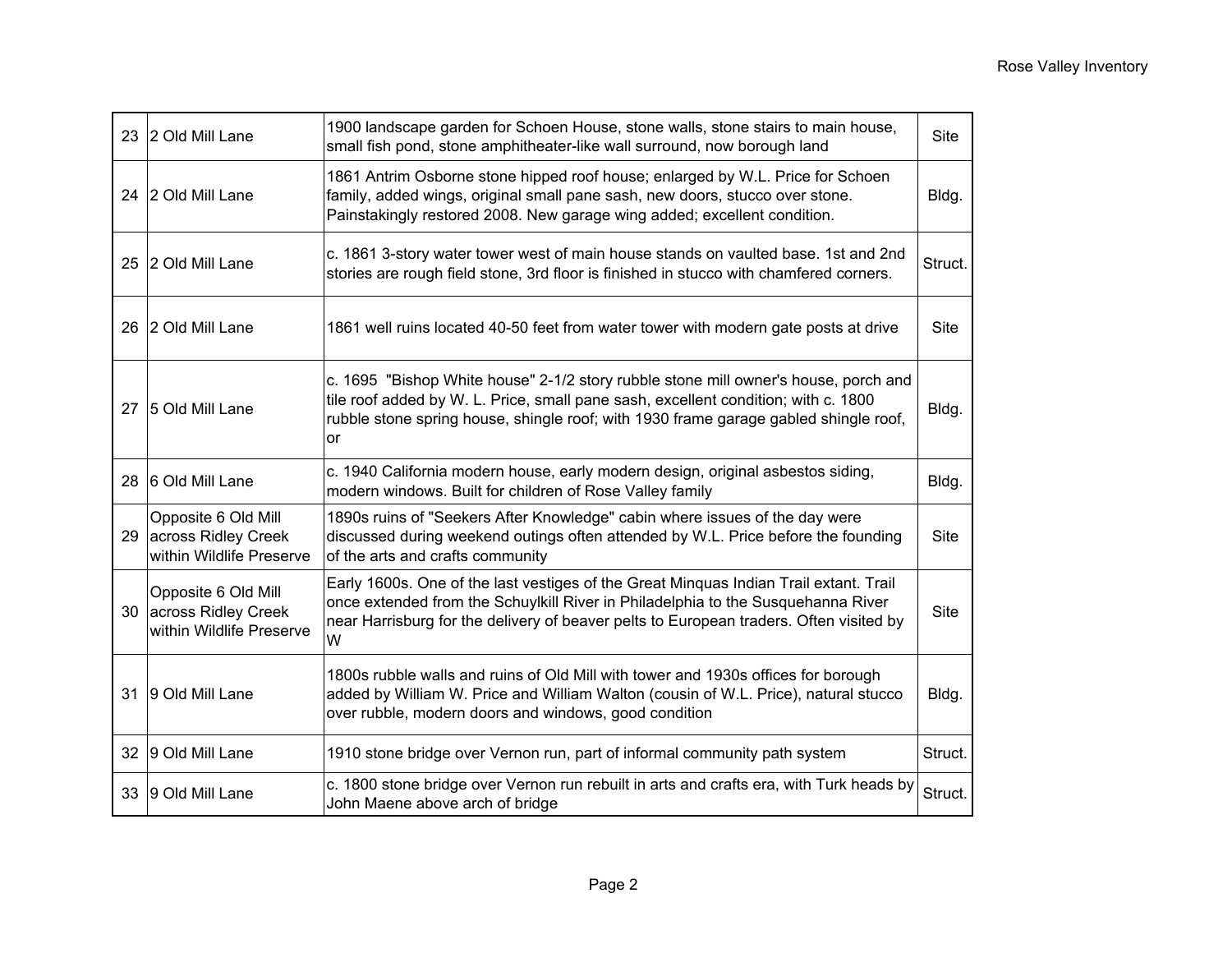| 34 | 9 Old Mill Lane      | 1930 1 story local stone pump house with hipped roof, part of Borough preserve                                                                                                                                                             | Bldg.   |
|----|----------------------|--------------------------------------------------------------------------------------------------------------------------------------------------------------------------------------------------------------------------------------------|---------|
| 35 | 9 Old Mill Lane      | 1780s dam and mill race to Rose Valley Mills, located behind Old Mill within Saul<br>Wildlife Preserve, part of the Seekers After Knowledge (Inv. #29) glen area and the<br>origins of the water powered community that became Rose Valley | Struct. |
| 38 | 5 Orchard Lane       | c. 1840 Important Italianate house re-designed by W. L. Price c. 1905, stucco and tile<br>walls, overhanging tile roof, small pane sash known as "Orchard House." (Inv. #3<br>also known as Orchard House)                                 | Bldg.   |
| 39 | 8 Orchard Lane       | 1913 Colonial Revival, gable roof, small pane sash, largely original; AKA "Williams<br>house,"                                                                                                                                             | Bldg.   |
| 41 | 15 Orchard Lane      | c. 1800 "Minquas Trail house," small side hall plan house with numerous linear<br>additions in manner of R. Brognard Okie, gable roof, small pane sash; 2 story house                                                                      | Bldg.   |
|    | 42 21 Orchard Lane   | 1940s Alec Ewing house, home of important early modernist architect; this house<br>adapts California horizontal modernism to Rose Valley with shallow pitched gable;<br>wood trim, L plan with attached garage.                            | Bldg.   |
| 43 | Pool Lane, box 56    | Three swimming pools constructed in 1926 on site of 1860 mill pond that once<br>provided water to power Huttons Mill (Inv #90).                                                                                                            | Struct. |
|    |                      | 43a. 1941 bath house                                                                                                                                                                                                                       | Bldg.   |
|    |                      | 43b. 1941 guard house, stone, shingle roof                                                                                                                                                                                                 | Bldg.   |
|    | 44 Pool Lane, box 56 | 1916 small stone arched foot bridge over upper portion of Vernon Run, built as a<br>memorial to W.L. Price by arts and crafts community                                                                                                    | Struct. |
| 45 | Pool Lane, box 56    | early 1900s abandoned trolley bed now utilized as walking path, part of informal<br>community trail system                                                                                                                                 | Site    |
|    | 46 Pool Lane, box 56 | 1840 rubble stone dam and floodway built to form mill pond, part of Hutton's Mill (Inv<br>#90) power source; later used to raise water to W. L. Price's house.                                                                             | Site    |
| 47 | 1 Porter Lane        | 1911-1912 important W. L. Price house, part of Rose Valley Improvement Co. stucco<br>over hollow tile, small pane original sash, tile roof, "Butterfly House plan                                                                          | Bldg.   |
| 48 | 2 Porter Lane        | 1911-1912 W. L. Price designed house, part of Rose Valley Improvement Co. 2 story,<br>original small pane sash, tile roof, stucco over hollow tile, Italianate in style with<br>Mercer tile ornament, a twin to 4 Porter Lane              | Bldg.   |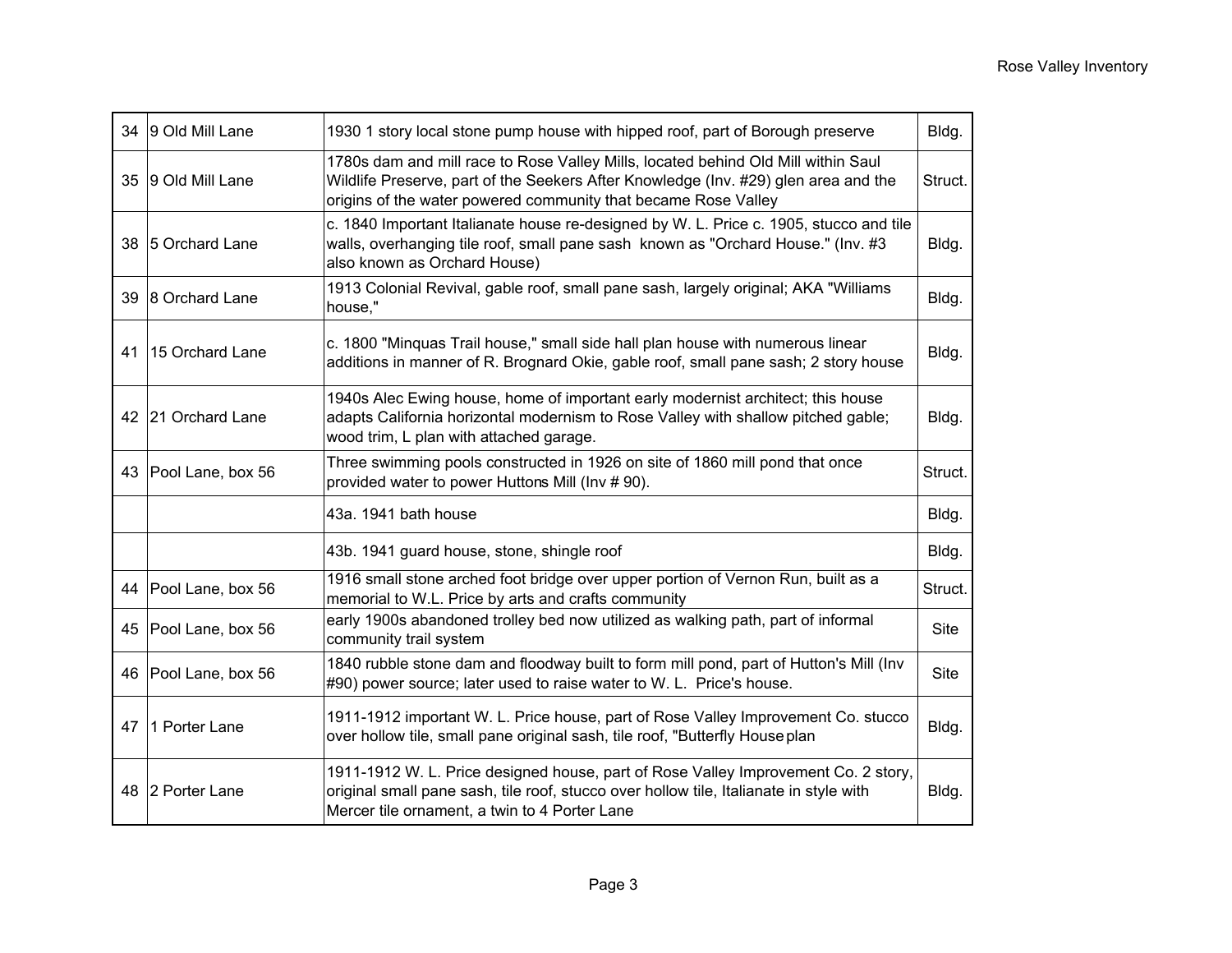|    | 49 4 Porter Lane           | 1911-1912 W. L. Price designed house, part of Rose Valley Improvement Co, mirror<br>twin to 2 Porter Lane, stucco over hollow tile, Mercer tile ornament, small pane sash                                                                               | Bldg.         |
|----|----------------------------|---------------------------------------------------------------------------------------------------------------------------------------------------------------------------------------------------------------------------------------------------------|---------------|
|    | 50 201 Possum Hollow Rd    | 1925 2-1/2 story stone, half timber & stucco house with metal casements, shake<br>roof, brick chimney. H.L. Shay, architect                                                                                                                             | Bldg.         |
| 51 | 205 Possum Hollow Rd.      | 1921 Eleanor Abbott studio and house, design by H. L. Shay, stone and stucco in<br>Rose Valley manner but with hints of Gothic and picturesque; small pane casement<br>windows, large north facing studio; some modern windows; tile roof.              | Bldg.         |
|    | 52 209 Possum Hollow Rd.   | 1912 Herb Walton designed house, 2 story, stucco, brick chimney, steel windows,<br>slate roof                                                                                                                                                           | Bldg.         |
|    | 53 213 Possum Hollow Rd.   | 1911-12 W. L. Price designed house, part of Rose Valley Improvement Co. 2 story,<br>original small pane sash, tile roof, stucco over hollow tile, added second story over<br>south wing differentiates from its original twin at 217 Possum Hollow Road | Bldg.         |
|    | 54 Entrance to Porter Lane | Pair of arts and crafts gate posts to Rose Valley Improvement Company houses, one<br>on each side of entrance to Porter Lane, stone, stucco, Mercer Tile, designed by W.<br>L. Price                                                                    | <b>Struct</b> |
|    | 55 217 Possum Hollow Rd    | 1911-1912 originally a twin to 209 Possum Hollow, stucco over hollow tile house,<br>painted with Mercer tile ornament showing through, small pane sash, part of Rose<br>Valley Improvement Co. 55a. c1930 one story hollow tile garage with tile roof.  | Bldg.         |
|    | 56 221 Possum Hollow Rd.   | 1925 immense H. L. Shay Gothic Revival house for himself, stone with brick accents,<br>casement windows, thick slate roof, 2 1/2 story, largely original house                                                                                          | Bldg.         |
|    | 57 222 Possum Hollow Rd.   | 1907 John Maene house #2, part of early arts and crafts community, Maene was<br>W.L. Price's carver/sculptor. Low, additive structure, asphalt roof, misc. old and new<br>windows                                                                       | Bldg.         |
|    | 58 5 Price's Lane          | 1905 two story Stucco Cottage, known as the "Studio," plank siding, gable roof,<br>original small pane sash                                                                                                                                             | Bldg.         |
|    | 59 7 Price's Lane          | 1905 "Auntie Bess" Warrington cottage, W.L. Price designer, built by Herbert Walton,<br>cousin of W.L. Price. Arts-and-crafts, stucco walls, 2 story, gable roof, original 6/6<br>sash, center chimney.                                                 | Bldg.         |
|    | 60 9 Price's Lane          | 1905 minor cottage, began as a garage in which a boat was built, giving the name<br>"Boathouse" multiple additions, some during W.L. Price period, modern windows.                                                                                      | Bldg.         |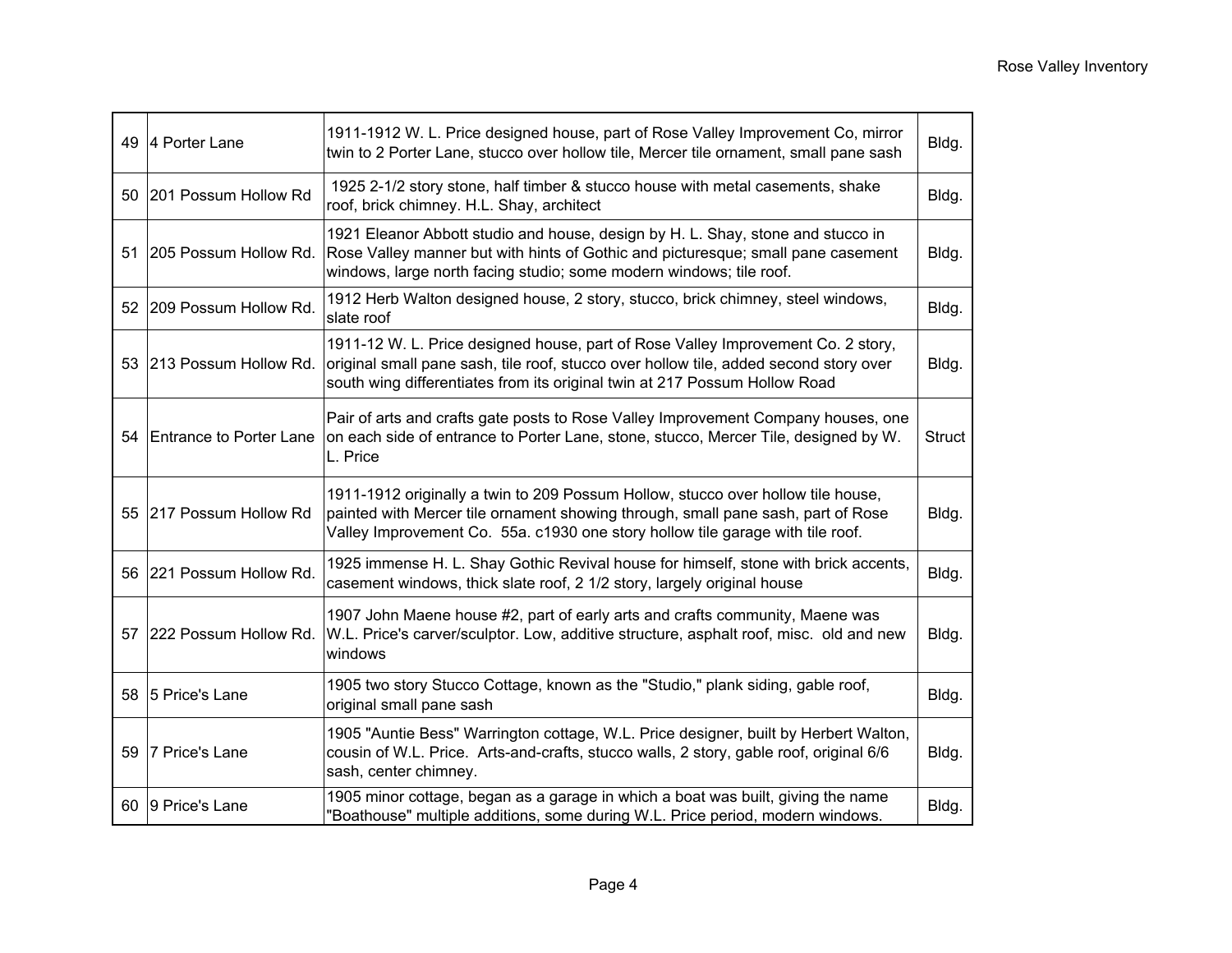| 61 | 11 Price's Lane    | 1910 "Rose Cottage," by W.L. Price and Herbert Walton, gable roof, 2 story stucco,<br>original 6 / 6 sash                                                                                                                                                                | Bldg. |
|----|--------------------|--------------------------------------------------------------------------------------------------------------------------------------------------------------------------------------------------------------------------------------------------------------------------|-------|
| 62 | 15-19 Price's Lane | 1910 iron forge for Herbert Walton, c. 1905, small stone building with industrial iron<br>sash                                                                                                                                                                           | Bldg. |
| 63 | 19 Price's Lane    | 1910 "Hillside," W.L. Price 1-1/2 story cottage with extensive additions, began with<br>later expansions, picturesque cottage with stucco and stone walls, slate roof, small<br>pane 6/1 sash                                                                            | Bldg. |
|    | 64 21 Price's Lane | c. 1945 frame, gable-roofed house with oversized clapboards, original steel casement<br>windows, part of evolving suburb.                                                                                                                                                | Bldg. |
| 65 | 25 Price's Lane    | c. 1940 house for children of a Rose Valley family; part of experimental houses along<br>Price's Lane, early modern style, Wrightian overhang to roof                                                                                                                    | Bldg. |
|    | 66 28 Price's Lane | 1914 W.L. Price water tower for Camardeil (Inv #83), stucco over rubble, enlarged<br>into two housing units, first by W.L. Price for William Walton, and addition by William<br>Webb Price; stucco over tile, original windows, modern shingle roof                      | Bldg. |
| 67 | 29 Price's Lane    | 1910 small, 1-1/2 story gambrel roof house with sleeping porch on front, stone &<br>stucco bungalow, modern shingle roof, small pane casement sash, original, shed<br>dormers. W. L. Price Architect. Named, "House of the Democrat," after title of Price<br>article in | Bldg. |
|    | 68 30 Price's Lane | 1910 two-story Dutch Colonial designed by W. L. Price, gambrel roof, 2/2 sash on<br>upper levels, original, shingle siding wood columns on porch, named, "2 Acre House."<br>with 1910 small frame bungalow style garage, gabled roof, small pane sash.                   | Bldg. |
| 69 | 31 Price's Lane    | 1912 two story W.L. Price house, stucco base, t-111 modern siding above, old 6/6<br>sash, with significant alterations                                                                                                                                                   | Bldg. |
| 70 | 32 Price's Lane    | 1914 W.L. Price water tower for Camardeil (inv #83), stucco over rubble, enlarged<br>into two housing units, first by W.L. Price for Will Walton, addition by William Webb<br>Price to #66; stucco over tile, original windows, modern shingle roof. with 1914 one       | Bldg. |
|    |                    |                                                                                                                                                                                                                                                                          |       |
|    | 72 2 Rabbit Run    | 1918 William Gray Purcell designed Bungalow for himself and wife, originally one-<br>story frame house, large sliding glass doors, horizontal plank siding, added second                                                                                                 | Bldg. |
| 73 | 3 Rabbit Run       | 1930 large W. Pope Barney-designed house, originally separate residences for two<br>sisters, converted to single house, half timber and stucco with slate roof                                                                                                           | Bldg. |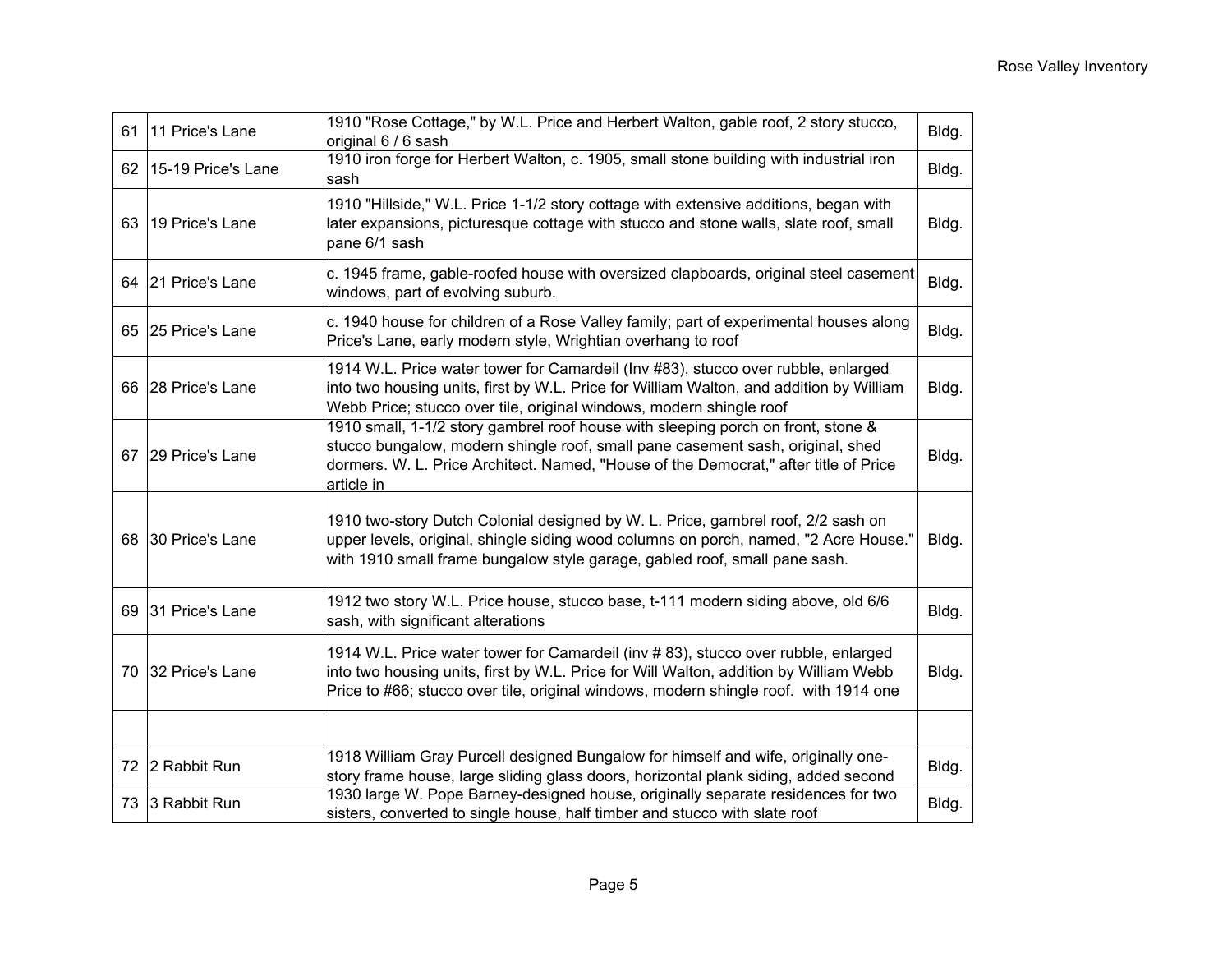| 74 | 6 Rabbit Run                 | 1930 2-1/2 story stucco, half timber, gabled roof house, stone chimney, steel sash                                                                                                                                                                                                               | Bldg.              |
|----|------------------------------|--------------------------------------------------------------------------------------------------------------------------------------------------------------------------------------------------------------------------------------------------------------------------------------------------|--------------------|
| 76 | 10 Rabbit Run                | 1930 Craig Janney designed (member of Price's successor firm and part of<br>community), 2-1/2 story stone house, steep gable roof, small pane sash                                                                                                                                               | Bldg.              |
| 77 | 15 Rabbit Run                | 1920s H. L. Shay designed stone, stucco and half-timber house, slate gabled roof,<br>small pane sash.                                                                                                                                                                                            | Bldg.              |
| 79 | 26 Rabbit Run                | 1700s stone Colonial Farmhouse known as Vernon House, originally built by Randall<br>Vernon, later additions and alterations, gable roof, small pane sash.                                                                                                                                       | Bldg.              |
| 81 | 36 Rose Valley Rd            | 1915 John Bisseger house, "Chalet House," 2-1/2 story gable roofed house, upper<br>story wood, 6/1 sash, stucco below                                                                                                                                                                            | Bldg.              |
|    | 82 41 Rose Valley Rd         | Early 1800s Alice and Charles Stephens house, "Thunderbird Lodge," W. L Price<br>addition to barn for artists, stone base, stucco over frame walls, small pane sash<br>large bow window in living room, stair tower between barn where studios were;<br>Mercer tile thun                         | Bldg.              |
|    | 83 44 Rose Valley Rd         | c. 1880 "Carmedeil," stone Victorian cubic house with hipped roof, gradually<br>expanded by and for W.L. Price during arts and crafts period, stucco additions, 4/1<br>and 6/1 original sash                                                                                                     | Bldg.              |
|    | 84 48 Rose Valley Rd         | Early 1800s 3-story former farmhouse, redesigned c.1902 in Italianate mode by W. L.<br>Prices brother, Walter Price, and named, "Rose Hedge. Stucco walls, small pane<br>12/12 sash, tile roof; Italianate garden added 2008                                                                     | Bldg.              |
| 85 | Rd                           | 1926 PA Historical and Museum Commission "Minquas Path" marker for Inv #31<br>Opposite 48 Rose Valley states, "Near here the trading path leading westward to the Susquehannock Indians<br>crossed Ridley Creek. Thousands of beaver skins were sent yearly to the first Dutch<br>and Swedish po | Obj<br><b>Site</b> |
| 86 | 51 Rose Valley Rd            | 1945 H. L. Shay house, designed by architect for himself, modern one story, shallow<br>pitch gable roof, contemporary departure toward modern design                                                                                                                                             | Bldg.              |
|    | 87 52 Rose Valley Rd         | 1936 "Aladdin Kit" house, stone & shingle, 1-1/12 story bungalow, exposed basement,<br>small pane sash                                                                                                                                                                                           | Bldg.              |
| 88 | 60 Rose Valley Rd Box<br>164 | 1912 "Quarry House" stucco over tile W.L. Price-designed house, tile roof, small pane<br>original sash, scenic pond in front with. 1912 stucco over tile garage and separate<br>apartment, part of Quarry House property; tile roof, original windows, corner angl                               | Bldg.              |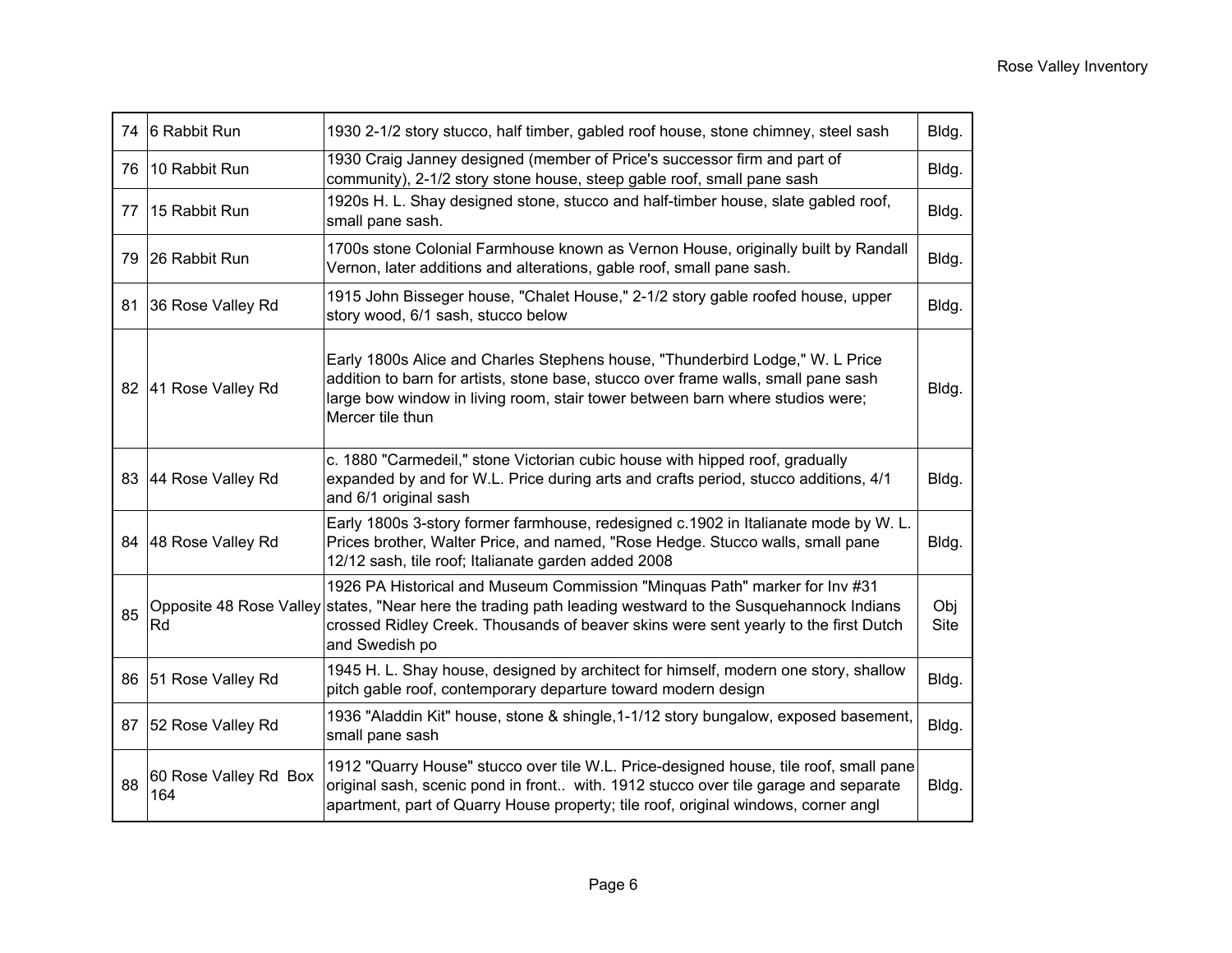| 89 | 60 Rose Valley Rd Box<br>164 | 1800s stone quarry behind "Quarry House" from which stone was cut for Hutton's mill<br>and mill pond dam.                                                                                                                                                             | <b>Site</b> |
|----|------------------------------|-----------------------------------------------------------------------------------------------------------------------------------------------------------------------------------------------------------------------------------------------------------------------|-------------|
| 90 | 64 Rose Valley Rd            | c.1840 rubble stone mill building, originally known as Hutton's Mill, gabled roof, small<br>panes sash; W. L. Price added front porch with concrete canopy and tile roof; in use<br>since 1920s as Hedgerow Theatre, previously used as the Guild Hall (aka Artsman H | Bldg.       |
| 92 | 69 Rose Valley Rd.           | c. 1860 millworkers' house. Former twin converted into single home, gable roof, 2<br>story stucco over rubble, small pane sash, used by early Rose Valley Community                                                                                                   | Bldg.       |
| 93 | 71-73 Rose Valley Rd         | Millworkers' twin house, c. 1860, gable roof, 2 story stucco over rubble, small pane<br>sash, used by early Rose Valley Community                                                                                                                                     | Bldg.       |
| 94 | 74 Rose Valley Rd            | 1860. part of original millworker's row, named Rose Valley Guest House during W.L.<br>Price period, stucco over rubble stone, Mercer tile ornament, small pane sash, W. L.<br>Price design. Consists of three individual units, this one and Inv. #96 and #98, tho    | Bldg.       |
| 95 | 75 Rose Valley Rd            | Small W. L. Price designed 1-1/2 story stucco house, tile roof, front porch, small pane<br>sash, used by early Rose Valley Community                                                                                                                                  | Bldg.       |
| 96 | 76 Rose Valley Rd            | 1860 part of original millworker's row, later Rose Valley Guest House, stucco over<br>rubble stone, Mercer tile ornament, small pane sash, W. L. Price design                                                                                                         | Bldg.       |
| 97 | 77 Rose Valley Rd            | c1860 Millworkers' twin house, gable roof, 2 story stucco over rubble, small pane<br>sash, used by early Rose Valley Community                                                                                                                                        | Bldg.       |
| 98 | 78 Rose Valley R.            | 1860 part of original millworker's row, later Rose Valley Guest House, stucco over<br>rubble stone, Mercer tile ornament, small pane sash, W. L. Price design                                                                                                         | Bldg.       |
| 99 | 101 Rose Valley Rd           | 1860 former school house for Rose Valley mill workers                                                                                                                                                                                                                 | Bldg.       |
|    | 100 103 Rose Valley Rd       | 1920 garage converted to residence                                                                                                                                                                                                                                    | Bldg.       |
|    | 101 106 Rose Valley Rd.      | 1907 John Maene studio, down hill from his house (Inv # 130); 1 story stone and<br>stucco, adapted as house with large modern addition to rear.                                                                                                                       | Bldg.       |
|    | 103 115 Rose Valley Rd       | 2 story gable-roofed Colonial Revival, stone below wood above, 8/8 sash with<br>shutters, built 1936                                                                                                                                                                  | Bldg.       |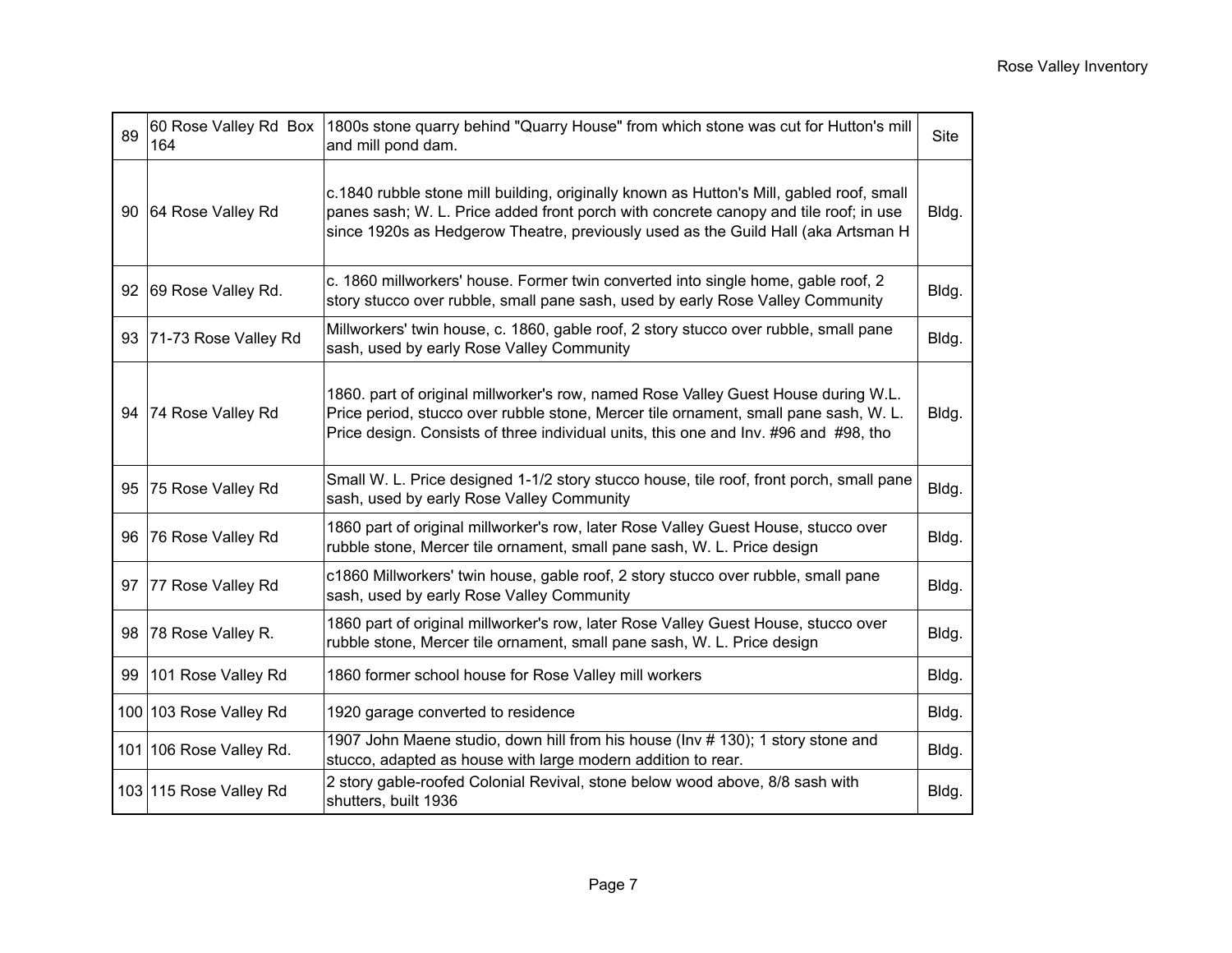| 107 123 Rose Valley Rd | 1912 garage with chauffeur's house for 5 Orchard lane, gable roof, stucco walls,<br>converted to a separate residence in 1950s with gate posts from inventory #38                                                                                              | Bldg.         |
|------------------------|----------------------------------------------------------------------------------------------------------------------------------------------------------------------------------------------------------------------------------------------------------------|---------------|
| 108 124 Rose Valley Rd | 1920 modern "Gothic" house, brick and half timber, original small pane 6/6 sash,<br>asphalt gable roof                                                                                                                                                         | Bldg.         |
| 111 146 Rose Valley Rd | "Hedgerow House," two story and mansard square plan frame c. 1880 Victorian<br>suburban house, divided pane sash, front porch carried on wood posts, asbestos<br>shingles; acquired by theater as actors' housing in the 1930s.                                | Bldg.         |
| 112 152 Rose Valley Rd | c. 1840 stuccoed rubble stone chapel and graveyard, narrow lancet windows on side<br>elevations, front entrance tower with Gothic crenellations, large modern parish hall<br>addition at rear on axis of main church nave. Part of the initial mill community. | Bldg.         |
| 113 173 Rose Valley Rd | 1893 "Gothwald" 2-1/2 story stone late Victorian Gothic house, slate roof, large wall<br>dormers, original sash, doors, trim, excellent condition, home of John G. Pew, one of<br>managers of the formation of Rose Valley Borough in 1923                     | Bldg.         |
| 114 1 Roylencroft      | 1909 "Roylencroft," major W.L. Price house for Roy Jackson, son-in-law of Charles<br>Schoen, large V plan stucco, tile roof, Rose Valley style house with small pane<br>original sash; original condition.                                                     | Bldg.         |
| 115 1 Roylencroft      | 1909 Gate posts framing drive, rubble stone, tile capping, from original landscape                                                                                                                                                                             | <b>Struct</b> |
| 116 1 School Lane      | 1940 "Miligan House," important post World War II home, early solar design, stucco<br>walls, flat roof, interior by Wharton Esherick                                                                                                                           | Bldg.         |
| 118 8 School Lane      | 1920 Owen Stephens house, son-in-law of Alice Barber and Charles Stephens, 2<br>story stucco cottage with hints of English Cotswold style, small pane casements,<br>designed by Stephens                                                                       | Bldg.         |
| 119 9 School Lane      | 1950 "Lou DeMoll House." DeMoll was son of early Rose Valley community member,<br>president of the AIA, Important modern house, single pitch roof, modern plate<br>windows, elegant gazebo in front                                                            | Bldg.         |
| 120 20 School Lane     | 1931 shingle style one story school building, large small pane sash band of windows<br>across gable end, built by community during Depression as first building of the<br>School in Rose Valley                                                                | Bldg.         |
| 121 20 School Lane     | 1931 low stucco bungalow style school building, large windows, contemporary added<br>front steps.                                                                                                                                                              | Bldg.         |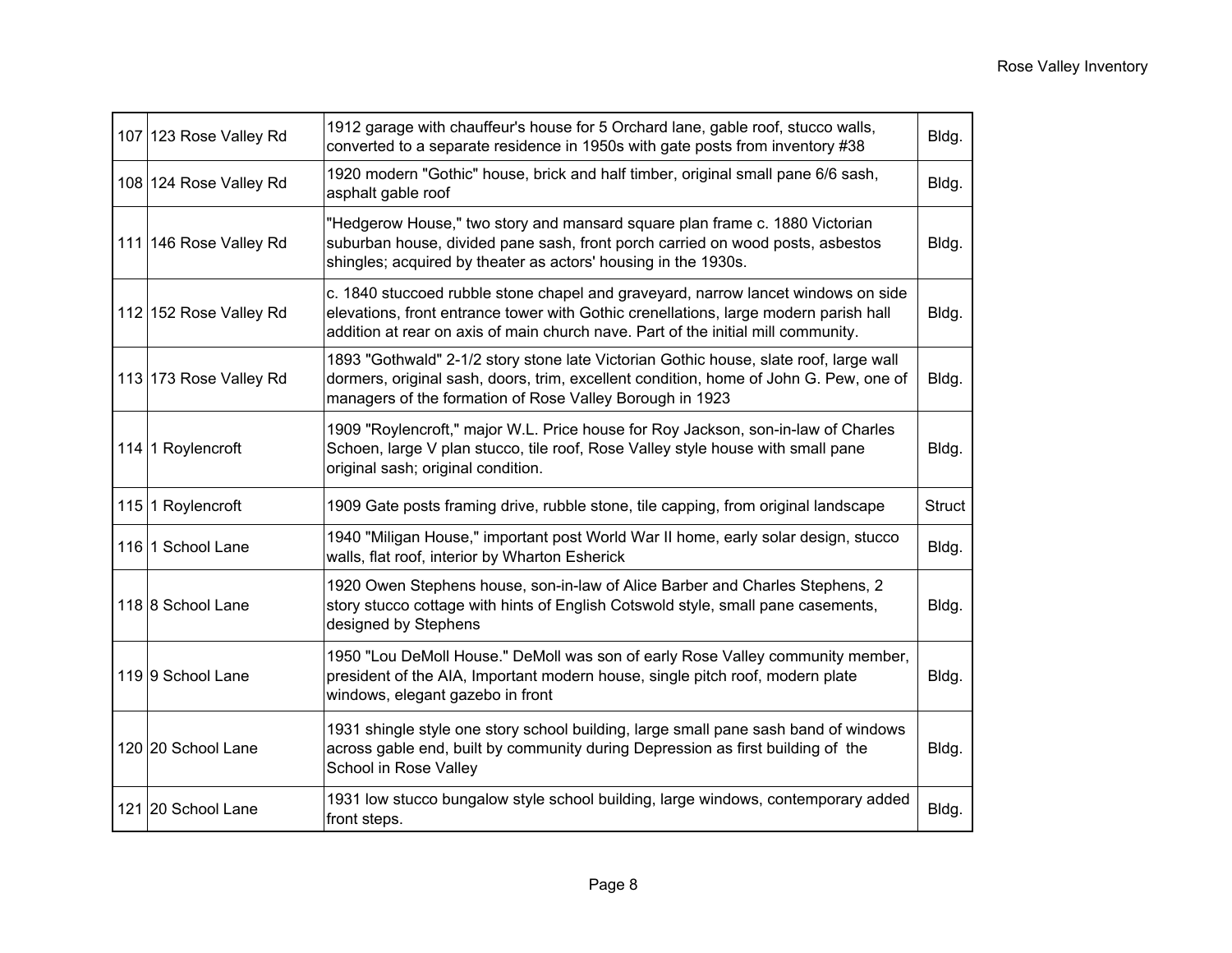| 122 20 School Lane      | c. 1950 library, integral part of School in Rose Valley                                                                                                                                                                                                | Bldg. |
|-------------------------|--------------------------------------------------------------------------------------------------------------------------------------------------------------------------------------------------------------------------------------------------------|-------|
| 123 2 Todmorden Dr.     | 1787 Todmorden barn, converted to residence, large Pennsylvania bank barn, gable<br>roof, local stone and stucco main walls, added windows, part of early agricultural<br>history                                                                      | Bldg. |
| 124 4 Todmorden Dr.     | 1787 Gardner's House for Todmorden Hall                                                                                                                                                                                                                | Bldg. |
| 125 6 Todmorden Dr.     | 1787 mill owner's home, named "Todmorden Hall" handsome green serpentine stone<br>with elaborate cornice, small paned sash; significant period house                                                                                                   | Bldg. |
| 128 1 Tulip Lane        | 1915 two story stone cottage, slate roof, 6 / 1 sash, large shed dormer                                                                                                                                                                                | Bldg. |
| 129 2 Tulip Lane        | 1920 "Maene House #3," part of Maene complex,, stone, half timber, stucco, asphalt<br>roof, small canopy over main entrance. with. 1920 free-standing garage, stone base,<br>gable roof, half timber and stucco above stone in gable.                  | Bldg. |
| 130 6 Tulip Lane        | 1907 Maene House #1, 1-1/2 story frame house with numerous added dormers,<br>modern windows, some original sash                                                                                                                                        | Bldg. |
| 131 13 Valley View Road | 1918 "Little Chestnut" house, built by Edward Wright, two story shingle clad, frame<br>asphalt-roofed, gabled cottage, stone chimney, small pane sash, multiple additions.<br>The original home of the School in Rose Valley (Inv. #121ff)             | Bldg. |
| 132 18 Vernon Lane      | 1880 "Chestnut Burr" house, Victorian farm house, stone base, stucco first floor,<br>wood siding, 2/2 sash, gable-roofed with Victorian porch                                                                                                          | Bldg. |
| 134 26 Vernon Lane      | 1880 "Good Intent," barn for "Chestnut Burr" house, adapted for Margaret Price Kite,<br>sister of W.L. Price, by W.L. Price for Margaret and husband, Nathan Kite. Converted<br>to multiple dwelling units, stucco, shallow gable roof, many additions | Bldg. |
| 135 30 Vernon Lane      | 1910 "Fireproof House," designed by W. L. Price, stucco over tile, barrel tiled hipped<br>roof, 6/1 sash, canopy over entrance, large rear addition                                                                                                    | Bldg. |
| 136 115 Vernon Lane     | 1910 two story Gothic cottage, diamond pane sash in gable, stone base, stucco upper<br>walls, wall gables into roof, picturesque cottage                                                                                                               | Bldg. |
| 139 1 Wychwood Lane     | 1925 large Gothic revival stone house designed by W. Pope Barney, slate gabled<br>roof, small pane sash, leaded glass windows, largely original; porch added 2008                                                                                      | Bldg. |
| 141 5 Wychwood Lane     | 1925 1-1/2 Colonial Revival, gable roofed, stone house; some replacement windows,<br>designed by W. Pope Barney                                                                                                                                        | Bldg. |